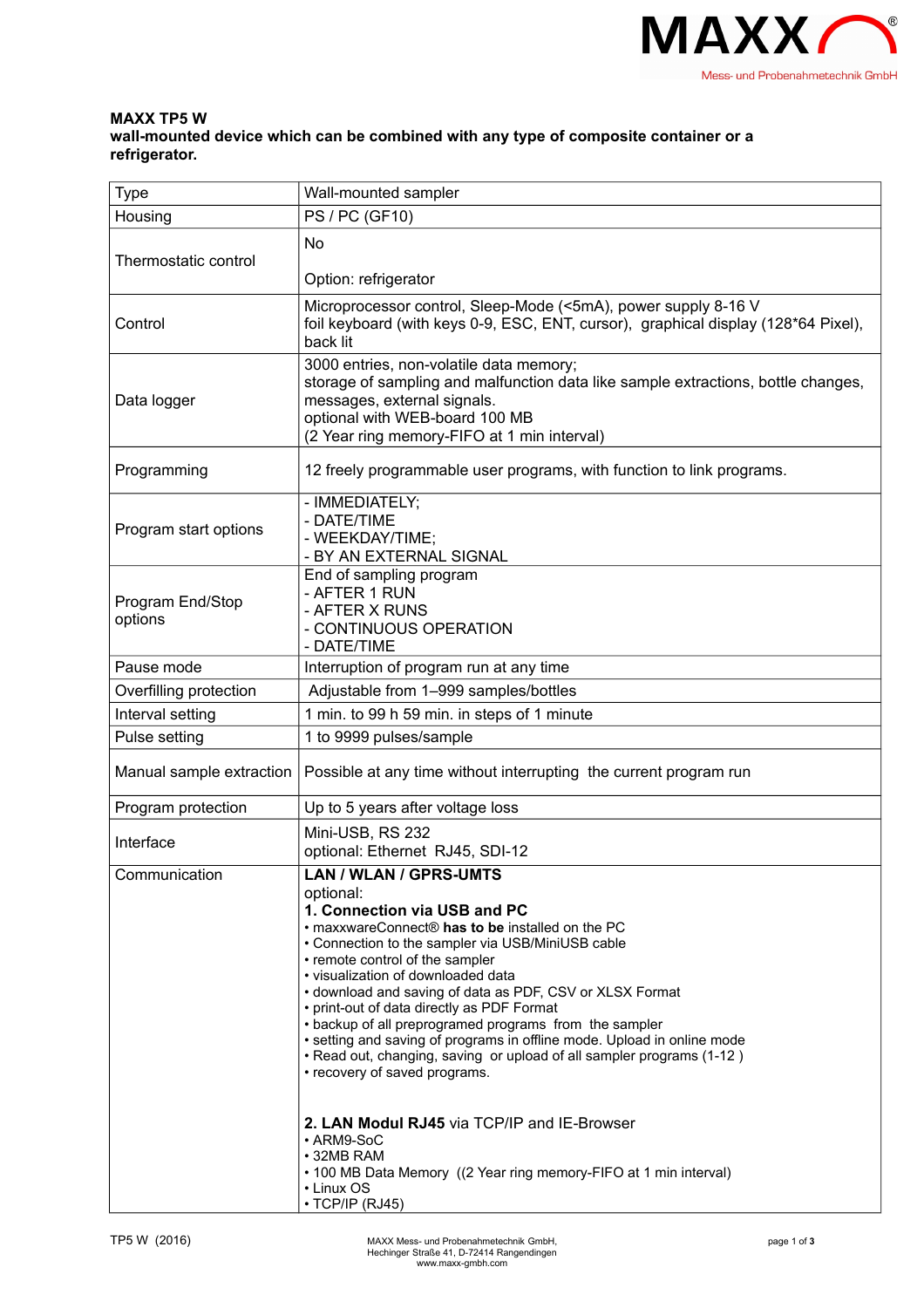

|                         | • recording of all CPU Data (like data of sampling cycle, bottle report, error log, temperature        |
|-------------------------|--------------------------------------------------------------------------------------------------------|
|                         | etc.)                                                                                                  |
|                         | · visualization via Web interface                                                                      |
|                         | • Data-export (PDF, CSV, XLS)                                                                          |
|                         | • E-Mail error messaging                                                                               |
|                         | or alternatively                                                                                       |
|                         | 3. LAN Modul RJ45 + GPRS/UMTS Router                                                                   |
|                         | • ARM9-SoC                                                                                             |
|                         | • 32MB RAM                                                                                             |
|                         | • 100 MB Data Memory ((2 Year ring memory-FIFO at 1 min interval)                                      |
|                         | • Linux OS                                                                                             |
|                         | · TCP/IP (RJ45)<br>• recording of all CPU Data (like data of sampling cycle, bottle report, error log, |
|                         | temperature etc.)                                                                                      |
|                         | • visualization via Web interface                                                                      |
|                         | • Data-export (PDF, CSV, XLS)                                                                          |
|                         | • E-Mail error messaging                                                                               |
|                         | additionaly                                                                                            |
|                         | + Fully integrated Router (industrial standard)<br>+ UMTS / GPRS                                       |
|                         | + SIM card holder                                                                                      |
|                         | + E-Mail error messaging                                                                               |
|                         | $+$ antenna                                                                                            |
| Languages               | Multi-language, selectable                                                                             |
|                         |                                                                                                        |
|                         |                                                                                                        |
|                         | $\cdot$ 2 x analogue: 0/4-20 mA,                                                                       |
|                         | • 8 x digital (flow, event, 1 inputs can be programmed freely)                                         |
| Signal inputs           | option: expandable with 4x digital, 3 inputs can be programmed freely, and 8x                          |
|                         | analogue 0-20 mA or 0-10 V, Impulslength 60ms, switching level 7-24 V,                                 |
|                         | max. working restistance 500 Ohm, max. length of signalcable 30 m                                      |
|                         |                                                                                                        |
|                         |                                                                                                        |
| Signal outputs / status | • 8 digital outputs,                                                                                   |
| messages                | 1x of them as collective malfunction message (Relay optional)                                          |
|                         | option: expandable with 8 digital, 5 are freely programmable (in total 6 messages)                     |
| Sampling method         | -Vacuum-System 20-350 ml                                                                               |
|                         |                                                                                                        |
| Single sample volume    |                                                                                                        |
| accuracy                | Vacuum system: $< 2.5$ % or $+ - 3$ ml                                                                 |
|                         |                                                                                                        |
| Suction height          | Max. 6,5 m (at 1013hPa) optional 8,5 m or 15 m (Power Booster)                                         |
|                         |                                                                                                        |
|                         | >0,5 m/s at suction height up to 5 m (at 1013h Pa); pump capacity can be                               |
| Pumping speed           | adjusted electronically                                                                                |
| Suction hose            | PVC, L=5 m, ID=10 mm. Max. hose length 30 m                                                            |
|                         |                                                                                                        |
|                         |                                                                                                        |
| Sampling modes          | Time-related, flow-dependent, event- related and manual sample extraction.                             |
|                         |                                                                                                        |
| <b>Bottle variants</b>  | Composite container                                                                                    |
|                         |                                                                                                        |
|                         | Sampler (hxwxd)                                                                                        |
| Overall dimensions      | 362 x 442 x 222 mm                                                                                     |
| Weight                  | Approx. 10 kg                                                                                          |
| Power supply            | 230 V / 115 V / AC                                                                                     |
| Power requirement       | Approx. 25 VA                                                                                          |
|                         |                                                                                                        |
| Ambient temperature     | $0-45^\circ$ C                                                                                         |